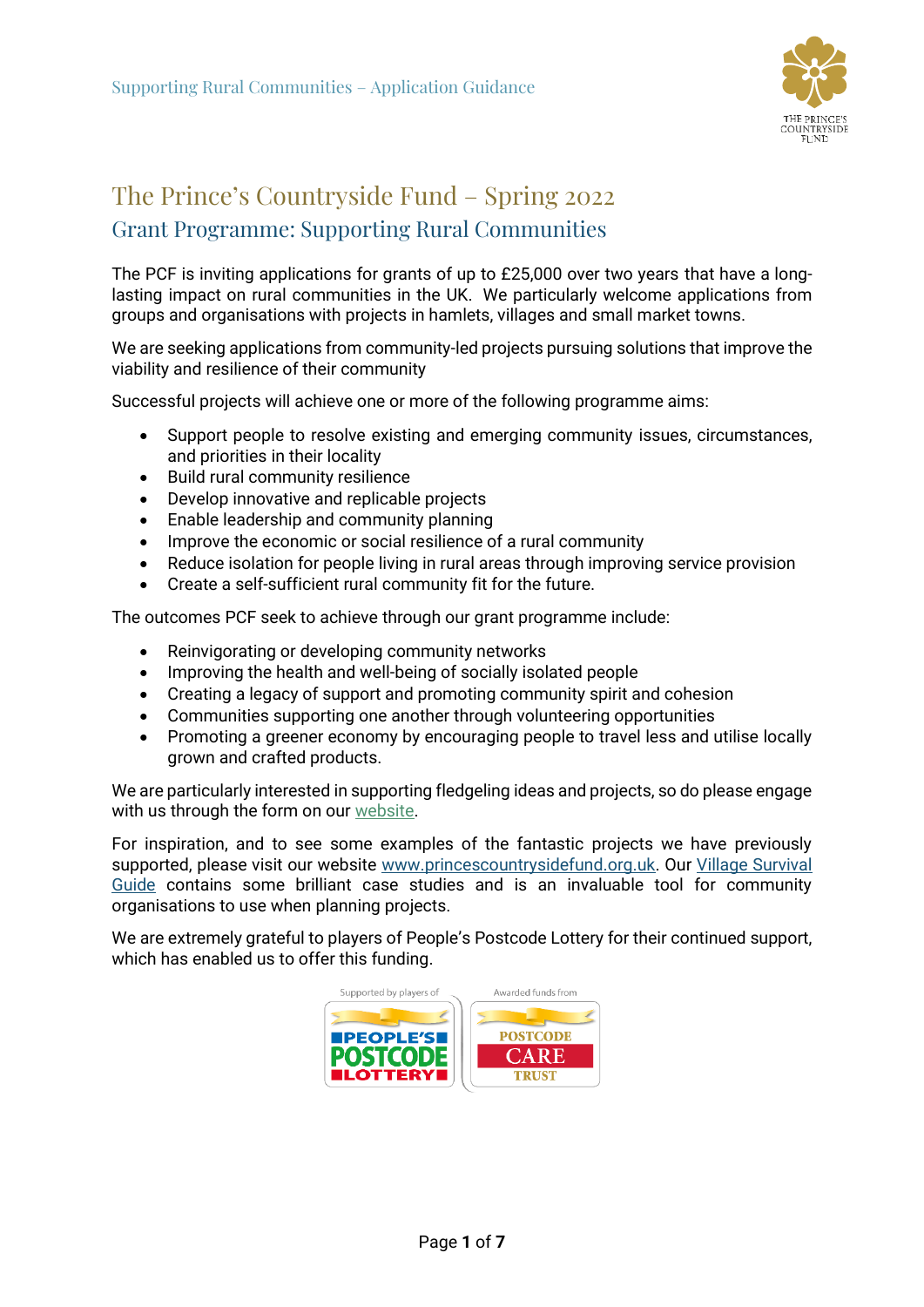

# How much?

You should apply for as much as you need to complete your project, **to a maximum of £25,000**, to be spent over a period of up to two years.

## For what?

We know that the challenges faced by rural communities are wide ranging, so there are no strict criteria on what you can apply for. However, **you must demonstrate demand for the project from the community it will be serving.** Grants are heavily assessed on this factor, so if you cannot currently demonstrate this effectively, we recommend spending time gathering this information and applying in the next funding round. **Applications which cannot evidence widespread community support, will not be progressed.**

We would also like applications to demonstrate how community leadership is driving projects forward, but please note we cannot retrospectively fund activity that has already taken place.

The following criteria will be considered when awarding our grants:

- Does the project meet the programme aims, as stated above?
- What is the need for this project, and are the community engaged and supportive of it?
- Is there significant demand from the local community? Have you demonstrated this?
- Who will benefit from this project? And is it accessible to all in your community?
- Is your proposal clear, realistic, and achievable within the timescale stated below?
- Does your project offer value for money?

Please note that there are some things we cannot fund (this is not an exhaustive list):

- Purchase of buildings or land
- Planning permission/building regulations
- Statutory requirements
- Technical energy projects where a specialist funder might be more appropriate
- Projects where our contribution makes up less than 10% of the total cost of the project
- The purchase of food.

While we can consider applications for village hall and other community asset renovation projects, you will need to clearly demonstrate why this project is needed; that there is no similar provision provided by other assets in your community; and that there is demand from the local community to have this work done. The evidence required here must be from the wider community, not just from the applicant themselves.

## Who?

Applications are encouraged from properly constituted, community-led organisations with a turnover under £500,000 per year, that can demonstrate how beneficiaries will be drawn directly from the local rural community.

There are some types of organisation that we are unable to fund. They include (but are not limited to):

• Care Farms or similar projects where the beneficiaries are drawn from a larger area than just the local community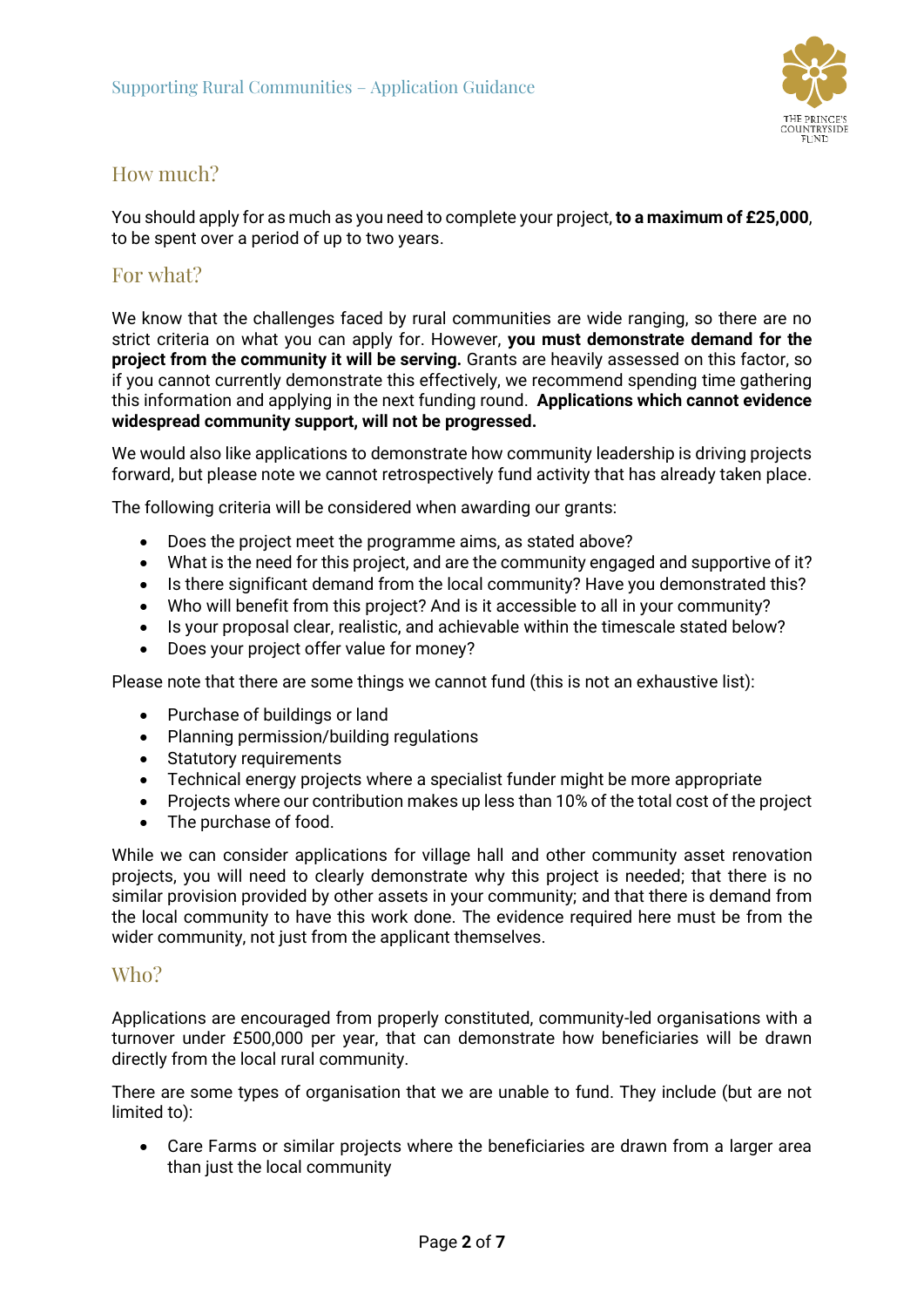

- Local Authorities, including Town and Parish Councils
- Hospitals and Schools
- Private companies and individuals.

## Where?

We are open to applications from across the UK and are particularly keen to encourage applications from East Anglia, the North East, Wales and Northern Ireland.

## How long?

We will be awarding funding for projects for up to two years' duration. Projects do not have to start immediately, but all projects must be completed by **31 June 2024.**

## When will the grant be paid?

All grants under £10,000 will be paid up front in one instalment. Grants of more than this will be paid in two instalments. For all grants, we will require an interim progress report and a final report.

# Important Tips for Writing your Application

Answer all questions on the application form as openly as possible. We are expecting a great deal of interest and will rely on the information you've given us. Please do not send us any supplementary information other than that which is requested in the online application form.

Completing the application form will not guarantee that your project will be funded. We usually receive many more applications than we can fund, and so you should be aware of the competition. If you are unsure whether your project meets the criteria, please contact us first via the form on the website.

## Section 1: Applicant Details

This section is to collect all the relevant information about your organisation and the named person who will be responsible for the project.

## Section 2: Project Overview

This section is your opportunity to tell us all about your project, including how you have identified that it's needed, and how you will deliver it.

We are looking for projects that can demonstrate there is need and demand for their project within the local community. You will **need to provide evidence** of this using data relating directly to your target community. Please do not use generalised statistics or reports, for example, those talking about the rise in social isolation in the UK. **We want to know about your community.**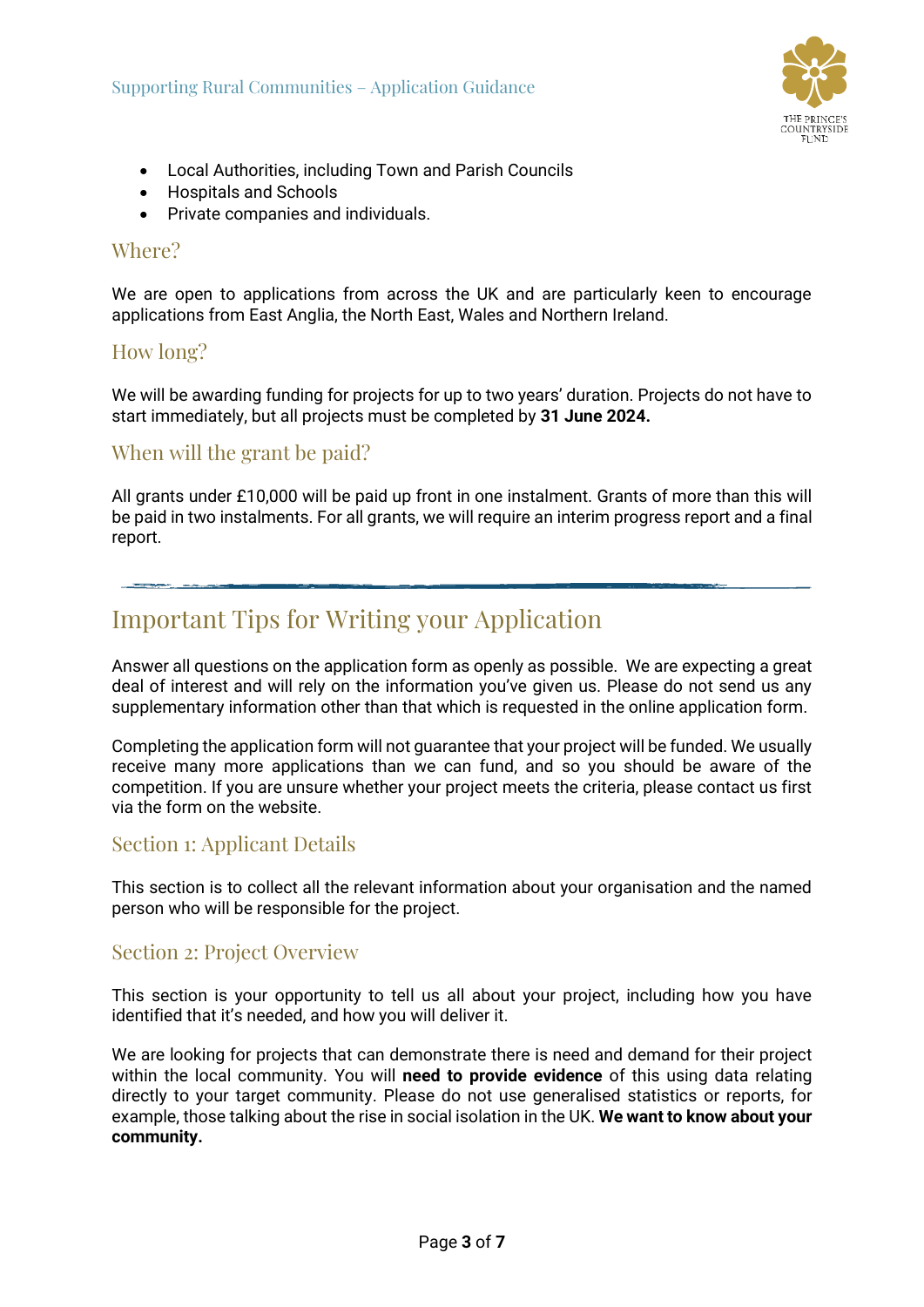

You could demonstrate the need and demand for your project through the following:

- Survey data where respondents have been asked whether they want the project
- Survey data where respondents have been asked how much they value and use the community asset for which you are fundraising
- Testimonials from a wide range of community members, groups or organisations stating the need and support for the project
- Examples of previous, similar projects you have run and the impact these had on the local community.

Projects that benefit the whole community rather than a small sub-section are preferable. If your project only reaches a small number of people, tell us about the depth of the project and the impact it will have on the lives of participants. Consider how this may affect the wider community. Are there secondary benefits to them that might not be immediately apparent?

We are looking for all projects to demonstrate **'additional benefits.**' You can think about these in terms of direct beneficiaries e.g., those taking part in the proposed activity and secondary beneficiaries e.g., those who live in the community who may benefit from the activity taking place.

For example:

Direct beneficiaries: a training programme where 10 people from a low-income group are offered horticultural skills and qualifications. This training increases their ability to find work and play a more active part in the local economy.

Secondary beneficiaries: as part of their training, the group reinvigorate the local common which was previously in an unusable state; because of this, other community groups can now utilise the space and an annual summer fête will take place, increasing community cohesion.

## Section 3: Your Project Activities and Outcomes

**Activity** – When you are planning a project, one of the main steps is to define the activities required to bring that project to the point of completion. You can do this by creating a list of the activities. For example, if you were planning a training event you might:

- Appoint a project lead
- Agree training content
- Recruit 20 volunteers to support delivery
- Create and disseminate 200 promotional materials
- Reach out to the local community to attract potential participants
- Run 10 training sessions for 50 participants
- Evaluate and report

**Desired Outcome** – key to understanding outcomes is to focus on the benefits to your beneficiaries that come from the activity, service or project, not items that will be purchased. Think about what will happen because of the activity? What benefits or changes will there be?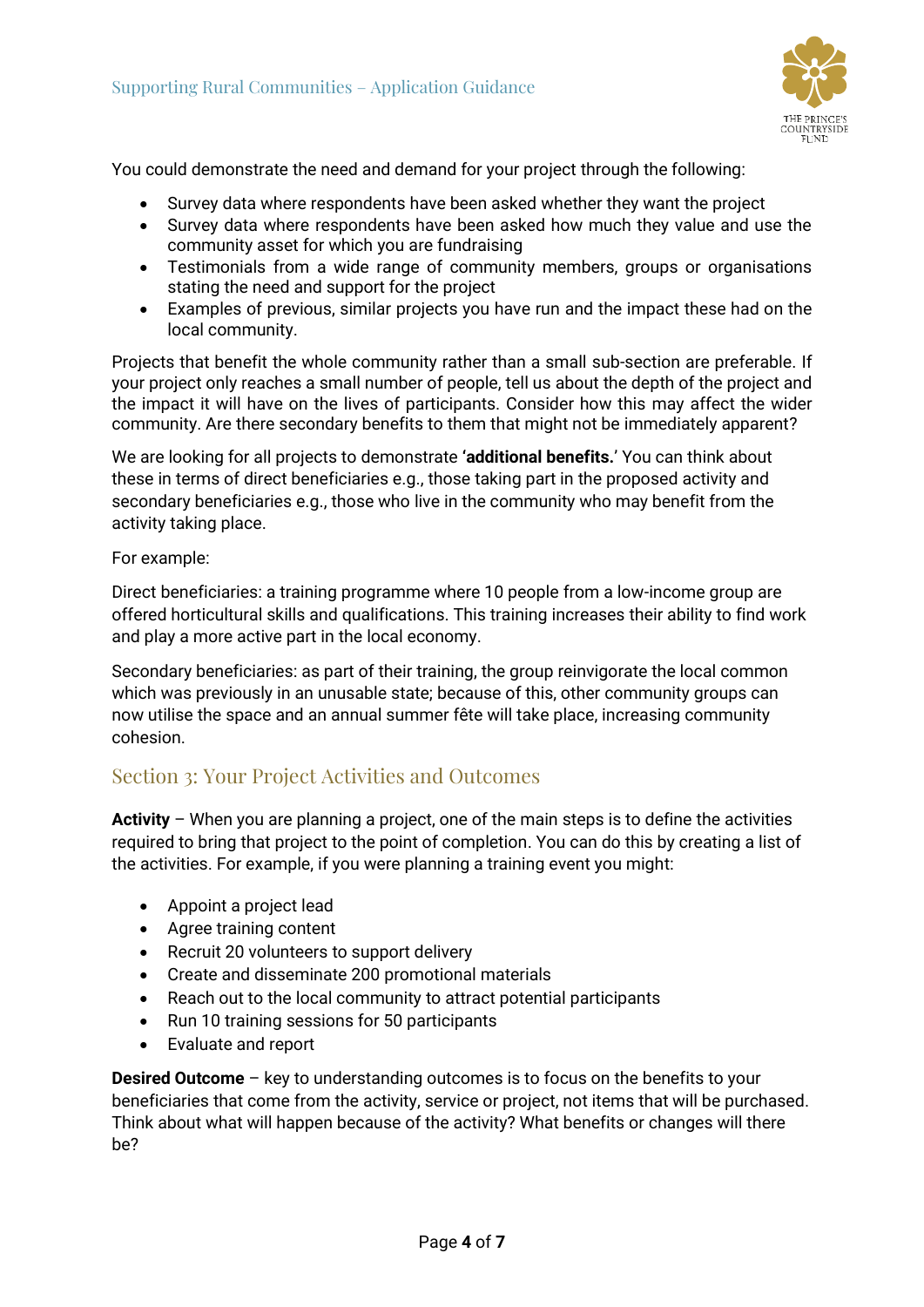

Types of outcomes could include:

- 40 local children have a better understanding of rural issues
- 70% of participants have a greater knowledge of traditional wood carving techniques
- 100 people from the local community met someone new

#### **Date of completion** – When will this activity be completed by?

When telling us about your activities and outcomes, try to use numbers as much as possible, as in the examples above.

## Section 4: Project Finances

Total cost of project: please include the total cost of the project (even if you are applying to PCF to part fund your activity). If you are applying for core costs for the overall delivery of your organisation, please include your annual turnover in this field.

Itemised breakdown: it is really important that you clearly state what you want the PCF to fund, item by item, as this is what will be included in your grant agreement should your application be successful.

If the cost of your project is more than the amount requested from PCF, you'll need to tell us where the rest of the funding is coming from. Please tell us the amount, the name of the funder, and the date you expect the outcome (if not already secured).

You will need to send us a copy of your organisation's latest accounts – we won't be able to consider your application otherwise. If you are a new organisation, we will accept a set of management accounts or budgets from your accountant.

## Section 5: Long Term vision

How have you ensured that the project is sustainable in the future? It is important to PCF that once our funding has concluded, your project or organisation can continue to thrive and support the needs of your local community. Tell us how your project will be financially secure in the long-term.

We are keen to understand how you work with other community groups and organisations in your local area, do you share resources or learning and ideas? This is an opportunity to demonstrate how you are connected with others in your rural community.

## Section 6: Project Risks

All projects have risks, and we will expect you to have identified these and considered how you will mitigate them. This will demonstrate good project management and will indicate that your organisation understands what's needed and what could possibly prevent your project from being successful.

The environmental impact may not be relevant for all applications, but there is usually some way in which a project can be managed to reduce its environmental impact.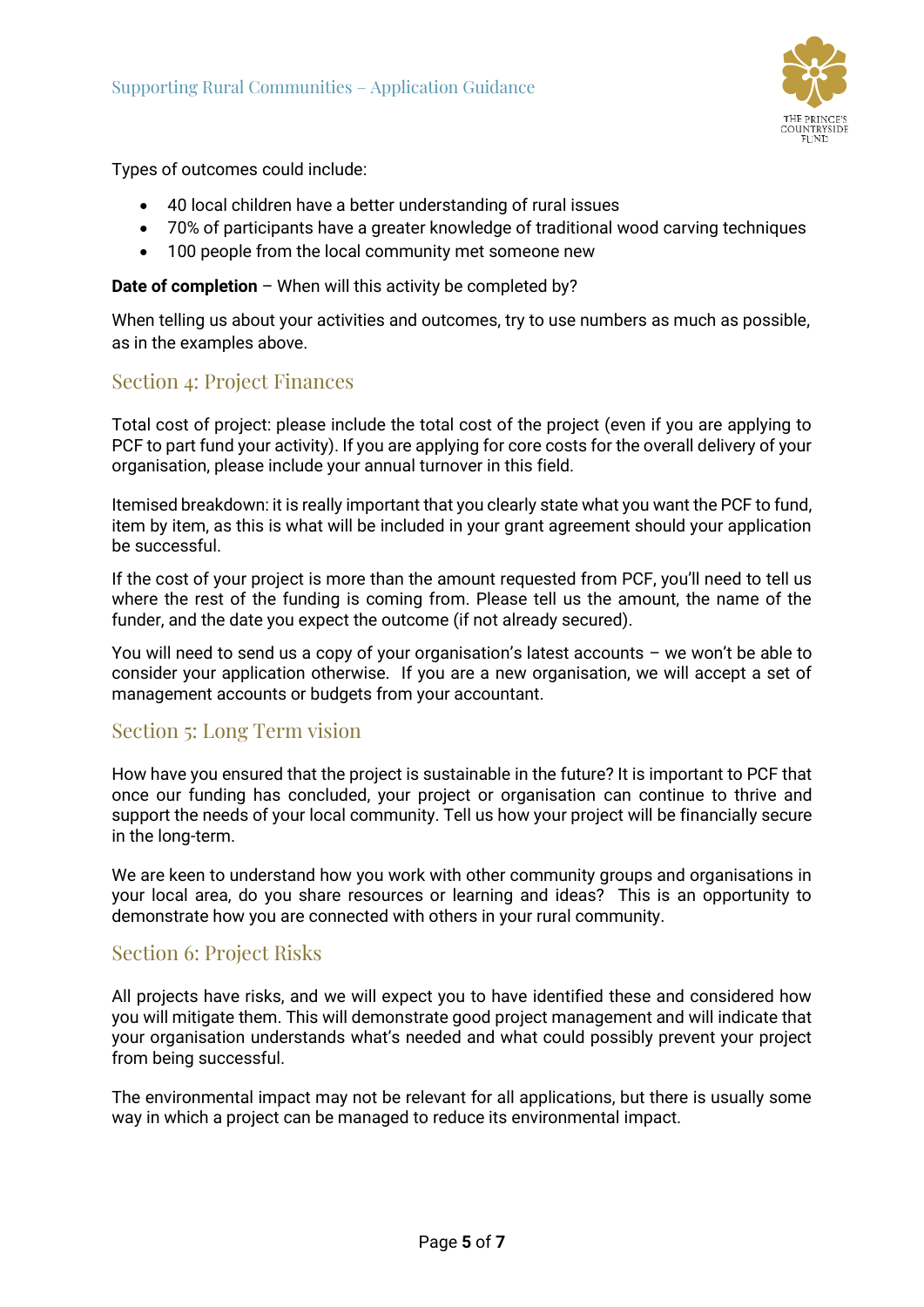

## Section 7: References

Please provide the details of two referees who would be happy to be contacted regarding your application. These should be people who know and understand your organisation, **but are not directly involved in it.**

## Section 8: Declaration

Please make sure that you include the details of two signatories from your organisation.

# How to submit your application

The link to the application form is on the website: [www.princescountrysidefund.org.uk/grants](http://www.princescountrysidefund.org.uk/grants)

You can save your application as you go along, before you submit it. However, we suggest drafting your answers in a separate document just in case something goes wrong.

Once you have opened the link on our website, you will see an eligibility quiz which, once completed, will take you to the application form.

You have the option to save your application and come back to it later, in which case you will be asked for your email address and to create a password (please keep a note of your password). You will then be sent a link to your application form via email. **Please re-access the form via the link in your email, rather than from the website.**

Once you have completed the application form please click 'submit' at the bottom of the final page. You will be alerted if any questions have been missed and you will receive an email once your application has been received (please check your spam / junk folder).

## **Applications close on Tuesday 12th April 2022 at midday.**

# Talk to us about your project

We know it can be helpful to discuss your project proposal before submitting an application, so we have an area our [website](https://www.princescountrysidefund.org.uk/how-we-help/rural-communities/supporting-rural-communities/) where you can submit an overview of your project and a member of the team will respond to arrange a call.

Please note that we are a small team, so may not be able to respond to you immediately. If you contact us via email to discuss your project, you will be directed to the online form.

Once you have submitted your application, you may not hear from us until the end of our assessment process. Please try to refrain from phoning or emailing to check on your application – we will get back to all applicants as soon as the grants have been agreed. You may also need to check you spam / junk email folder, as unfortunately emails from our grant management system sometimes end up there.